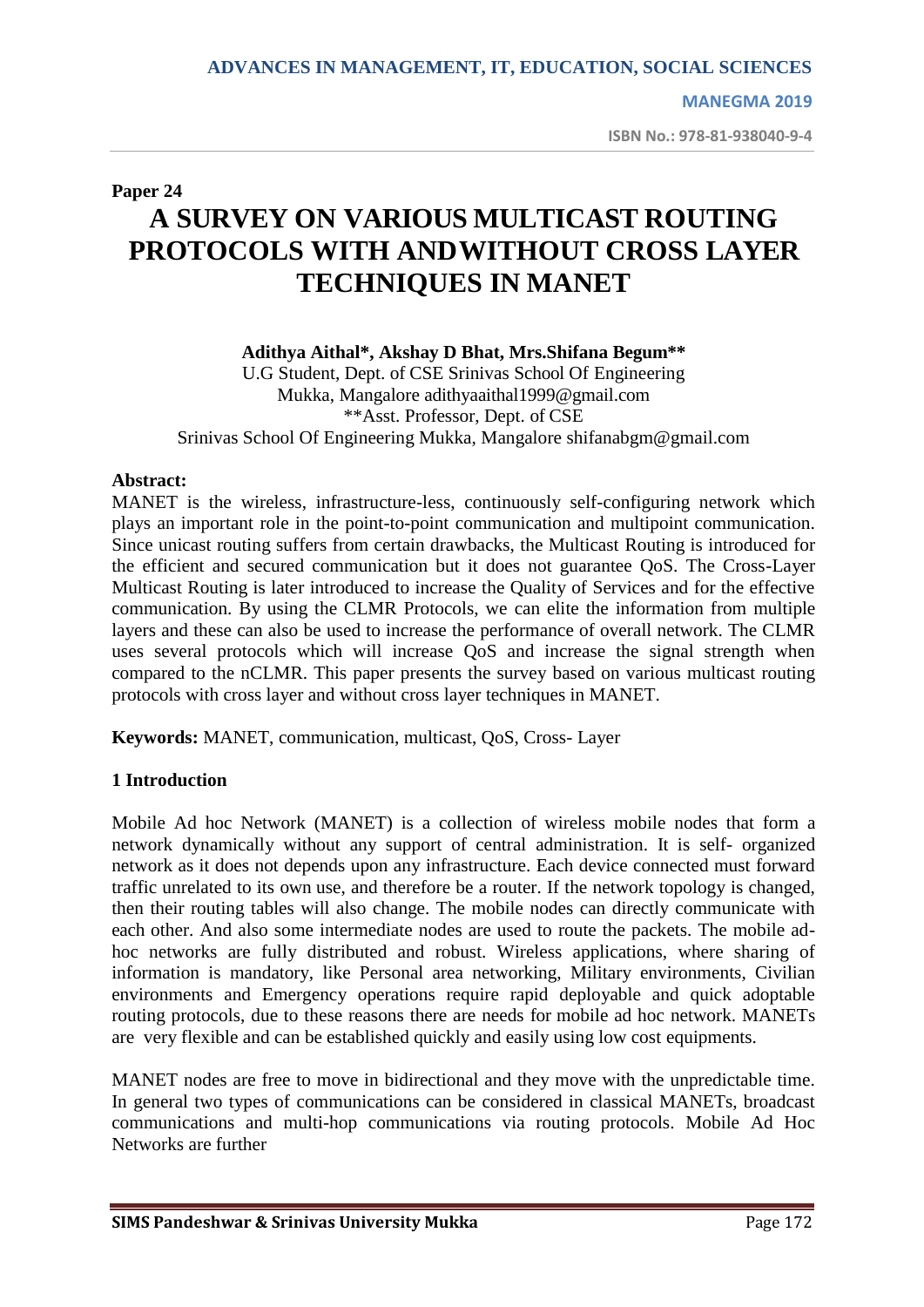#### **MANEGMA 2019**

**ISBN No.: 978-81-938040-9-4**

classified into three types. Vehicular Ad hoc Network (VANET), a subclass of mobile *Ad Hoc*  network is a technology that uses moving cars as nodes in a network to create a mobile network. VANET enables effective communication with another vehicle or roadside equipments and responsible for smooth and secure vehicle behaviour across the roads.SPANs which stands for Smartphone Based Mobile Ad-Hoc Network which is the type MANET used across mobile phone devices by creating peer-to-peer network through the help of Wi-Fi and Bluetooth Technology.

#### **2 Literature Review**

Alaa Azmi Allahham and Muamer N. Mohammed, their study based on "Multipath Routing Protocol Based on Cross-Layer Approach for MANET". Their work shows that the results show that the enhanced algorithm gives results better than the standard algorithm in terms of the routing traffic, delay. The constant motion of the nodes is one of the key challenges faced by MANET networks. The negative effects of not dealing with this challenge, such as: High consumption of bandwidth, overhead, delay and latency.

Qilin Wu, Xianzhong Zhou, Fangzhen Ge their study based on "A cross-layer protocol for exploiting cooperative diversity in multi-hop wireless ad hoc networks". Their work shows that the Medium access control (MAC) and routing enabled cross-layer cooperative transmission (MACR-CCT) scheme uses the MAC and routing layer data for interference management. On the basis of intermediate distance and gain, relays are selected to forward the packets to multiple receivers. As compared to IEEE-802.11, CoopMAC, Reco-MAC, it supports delayed transmission with less error over a given range.

Deepika Vodnala, Dr. S. Phani Kumar, Srinivas Aluvala, their study based on "Analysis study on various Multicast Routing Protocols in MANET". Their work shows that all multicast routing protocol tries to solve some problems, all of these routing protocols has their own advantage and disadvantages too. There is no any protocol founded yet that

can be solving all ad-hoc network problems. Therefore, there are many issues in multicast routing protocol that can be discussed to develop the protocols to perform better multicasting in the future.

Lin Zhang, Zhao Wang,Ming Xiao, Gang Wu Shaoqian Li, their study based on C"entralized caching in two-layer networks: Algorithms and limits". Their work shows that Cross-layer caching is a hybrid method which offers variable storage buffer for multiple receivers. The joint coaching method is used to determine the cache data over multiple layers. Acceptable level of cache gain rate is maintained for multiple users.

#### **3. Review on Existing Protocol**

#### **3.1 PIM**

Protocol Independent Multicast (PIM) distributes the multicast data using routes gathered by other protocols. PIM, which is a multicast routing protocol can use two information bases that are underlying unicast routing information base or a separate multicast-capable routing information base. It builds unidirectional shared trees rooted at a Rendezvous Point (RP) per group, and it will optionally creates shortest path trees per source. A PIM implementation is free to hold whatever internal state it requires and will still be conformant with this specification so long as it results in the same externally visible protocol behavior as an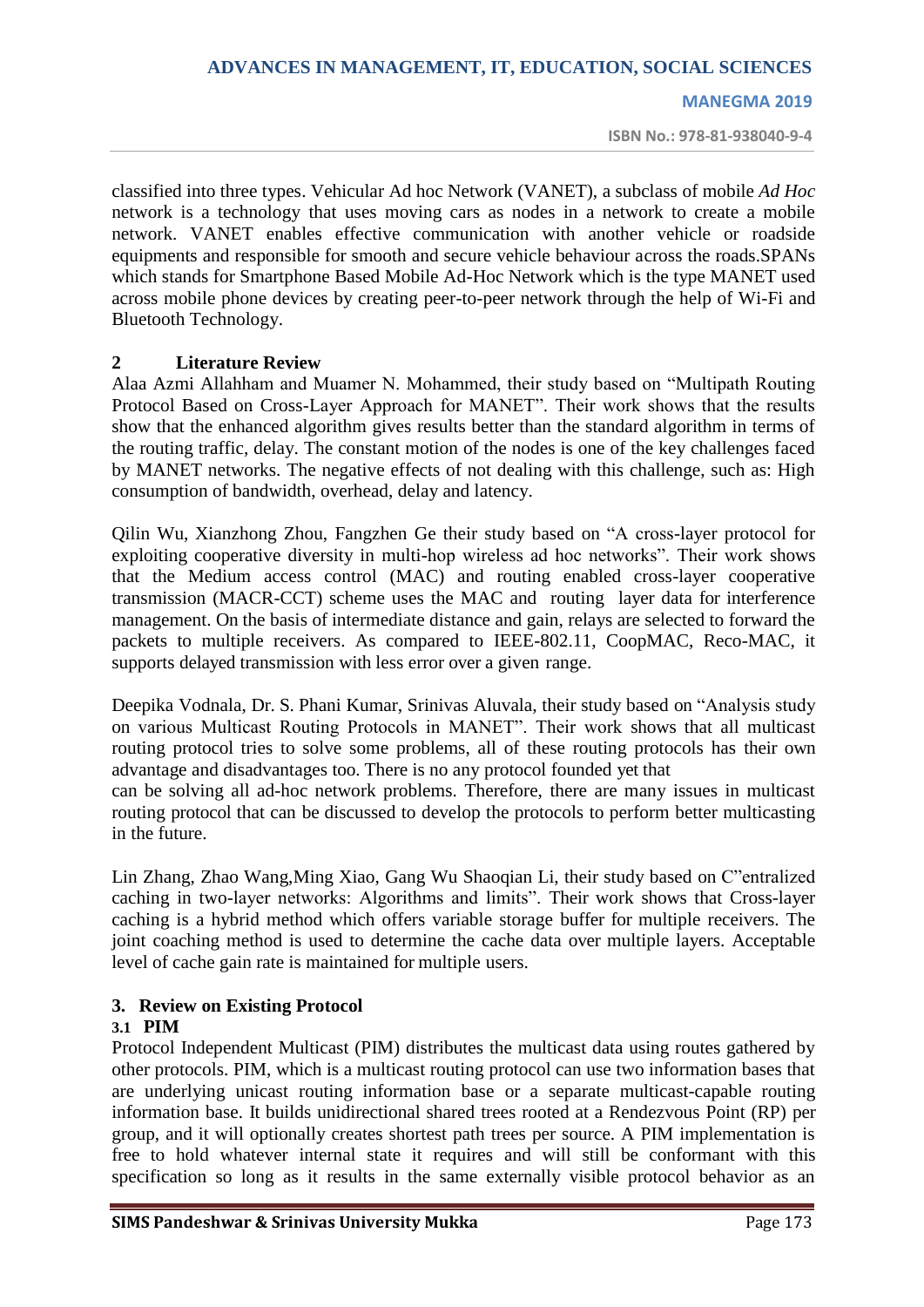#### **MANEGMA 2019**

**ISBN No.: 978-81-938040-9-4**

abstract router. PIM has two tasks: To ensure that traffic from sources outside the PIM domain reaches receivers inside the domain. To ensure that traffic from sources inside the PIM domain reaches receivers outside the domain.

#### **3.2 AMRIS**

AMRIS is an on-demand protocol. To support multiple senders and receivers within a multicast session AMRIS construct a shared delivery tree. AMRIS is different compared to other protocols because each participant in the multicast session has a session-specific multicast session member id**.** AMRIS maintains *a* Neighbour-Status table which stores the list of existing neighbours and their multicast session member ids. Each node sends a periodic beacon to signal their presence to neighbouring nodes. AMRIS is designed to operate independently of underlying unicast protocols. AMRIS does not depends on the unicast routing protocol to provide routing information to other nodes.

## **3.3 ODMRP**

On- Demand Multicast routing protocol (ODMRP) is a mesh based source-initiated protocol. It uses forwarding group concept and multiple paths exist between sender and receiver. It applies on-demand procedures to build route and maintain multicast group membership dynamically. By maintaining a mesh, instead of a tree, the drawbacks of multicast trees in ad hoc networks like frequent tree reconfiguration and non-shortest path in a shared tree are avoided. In ODMRP, group membership and multicast routes are established by the source on-demand. When a multicast source has packets to send but no route to the multicast group, it broadcasts a Join-Query control packet to the entire network. This control packet is periodically broadcast to refresh the membership information and updates routes.

#### **3.4 PUMA**

Puma is a receiver initiated routing protocol in which receivers join a multicast group using special address.The flooding of data or control packets is reduced using special address by all sources. Distributed algorithm is used to elect core among receivers of a multicast group. Multicast announcement acts as a single control message to perform all tasks in PUMA. In PUMA, core is responsible for creation and maintenance of mesh and forwarding the data packets. If the core node fails, core election takes place among the receivers. During the core election, energy of the receiver node is not considered.

#### **3.5 MAODV**

Multicast Ad-hoc On-Demand Distance Vector protocol is the extension to the Ad -hoc On-Demand Distance vector protocol. It has the capability of unicasting and as well as broadcasting. It can route the information using multicast routing. When a node wishes to join a multicast group then it originates a route request (RREQ) message and also if the node has some data to send to the group but it does not have a route to that group then also it does the same thing. Only the members of the multicast group respond to join RREQ.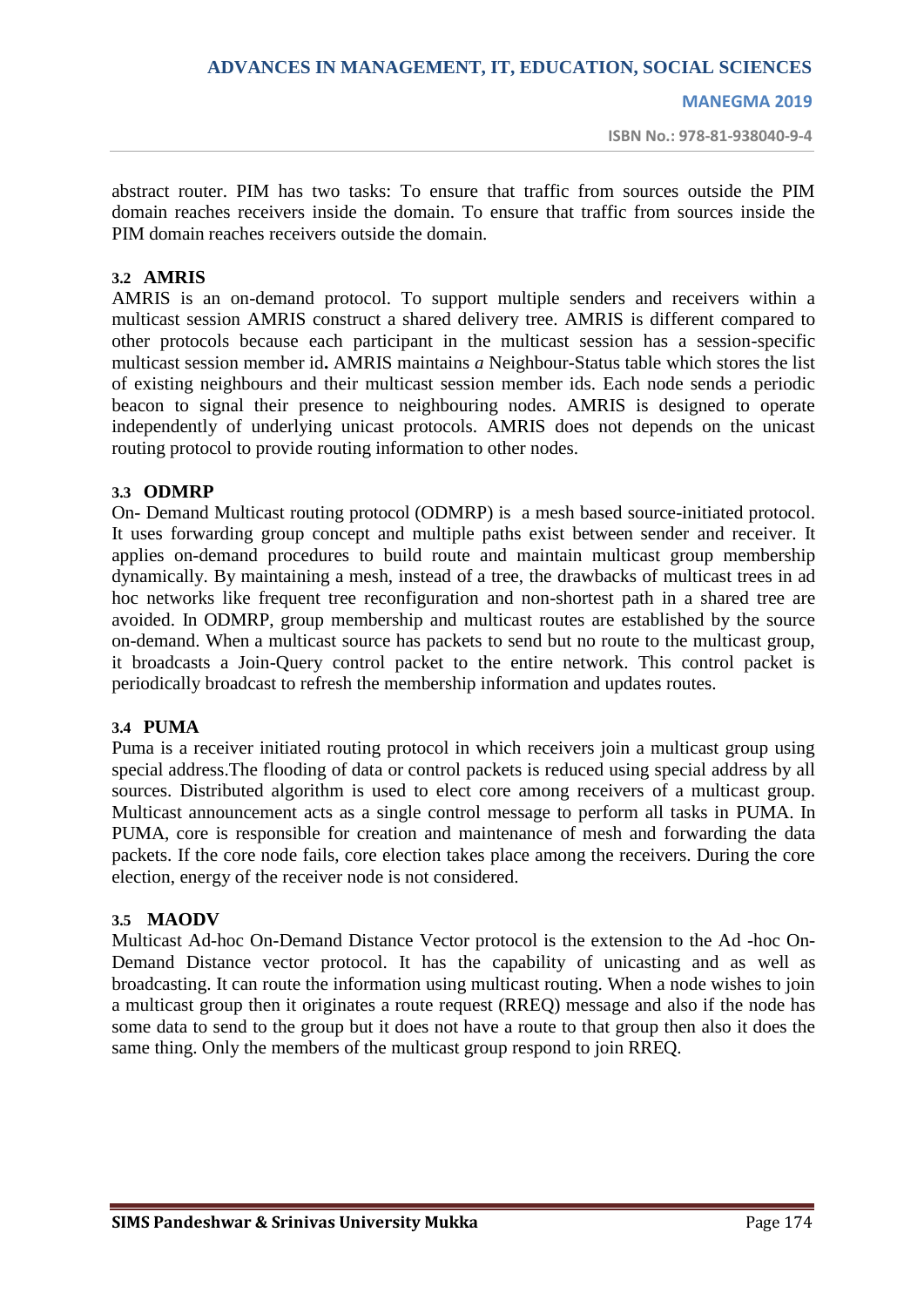#### **MANEGMA 2019**

**ISBN No.: 978-81-938040-9-4**

|                   | $\epsilon$ comparison of Laisung 1 rotocol. |                                    |        |              |
|-------------------|---------------------------------------------|------------------------------------|--------|--------------|
|                   |                                             | PROTOCMULTIC LOO DEPENDE QOSPERIOD |        |              |
| OL                | <b>AST</b>                                  | <b>NCE</b>                         |        | IС           |
|                   | <b>TOPOLOFREEOF</b>                         |                                    |        | <b>MESSA</b> |
|                   | GY                                          | <b>UNICAST</b>                     |        | <b>GE</b>    |
| <b>MAODV</b> Tree |                                             | Yes                                | No Yes |              |
| <b>PIM</b>        | Tree                                        | No                                 | No Yes |              |
| <b>AMRIS</b>      | Tree                                        | $\overline{\text{No}}$             | No Yes |              |
| <b>ODMRP</b>      | Tree                                        | $\overline{\text{No}}$             | No Yes |              |
| <b>PUMA</b>       | Mesh                                        | Yes                                | No Yes |              |

Comparison of Existing Protocol:

# **4. Cross Layer**

The Cross Layer is the technique where information sharing takes place between nonadjacent layers to optimize the overall performance of the network. By using the cross- layer interaction between layers many QoS parameters like energy, security, tree management cost and various control overhead can be optimized for improved performance. Cross-layer can be used to optimize the power for wireless links in such a way that maximum transmission range can be ensured.

Multicasting can reduce the communication cost. Cost of Tree-based routing operations is more expensive as compared to mesh- based operations due to complex multicast tree management iterations which consume multiple resources at the same time. Cross-layer multicast which can support the optimal tree operations w.r.t network resources as well as performance to meet QoSThe Cross Layer design is used to improve the QoS by reducing tree management cost and optimizing tree operations.

# **4.1 Cross-layer Multicast aware Routing (CLMR)**

Cross-layer Multicast Link aware Routing (CLMR) exploits the information from PHY layer, Application, and Routing layer, to form a multicast group with the consideration of the following parameters:



a) Signal strength: If a non-member node wants to join the group, then it should have a better quality of signal strength which can be derived as:

 $SS = (St *G)/dn * Pl$ , Where Ss : Signal Strength, St : Packet transmitted with t signal strength, dn : Distance between receiver node and the sender node.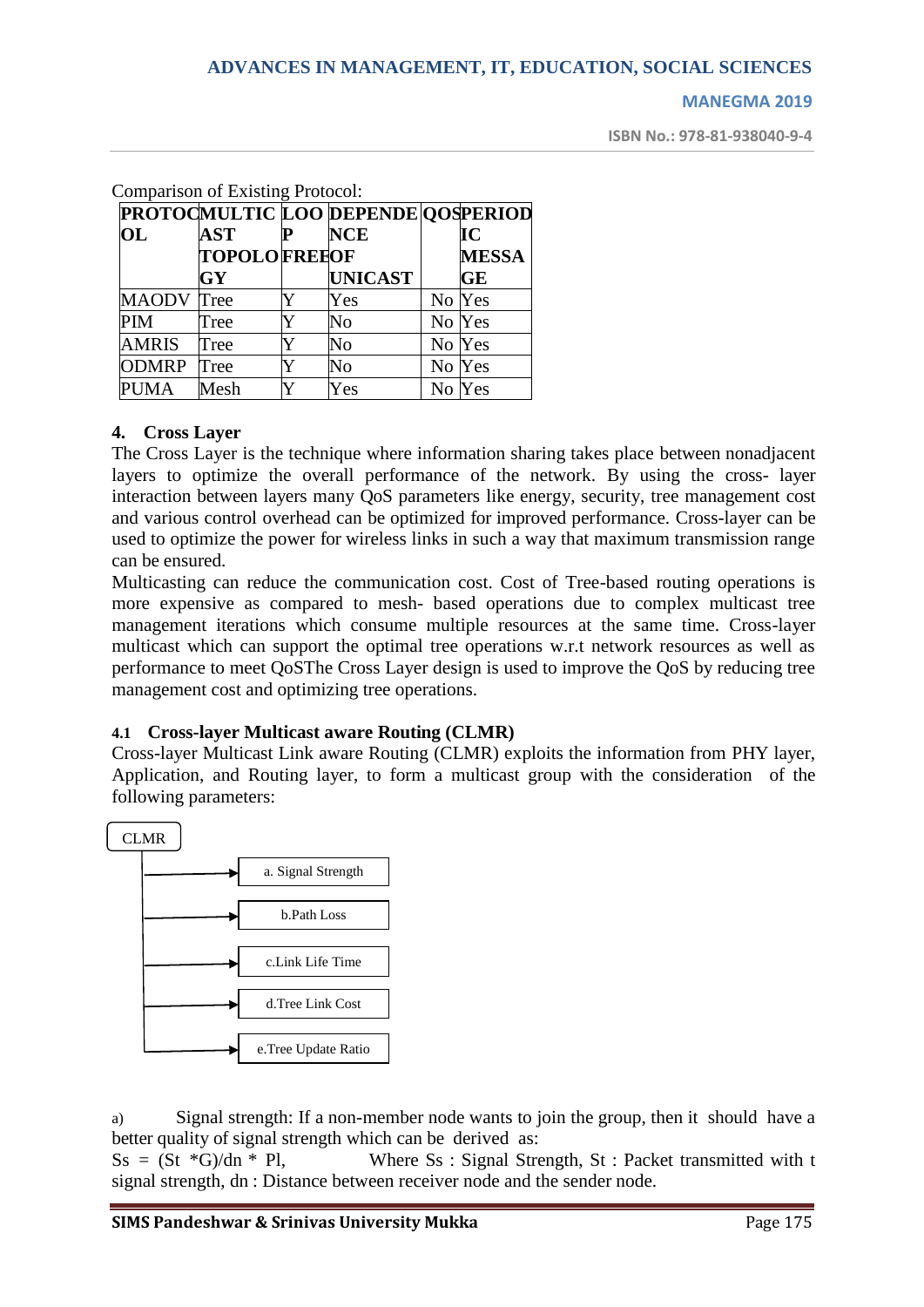#### **MANEGMA 2019**

**ISBN No.: 978-81-938040-9-4**

b) Path loss: Path loss (PL) in wireless communication is a reduction in the power of a link. It is derived as:

 $PL = 20Log10(d) + 20Log10(f) + 32.44$  -

G(Tx,Rx), Where G: Gain, d : Distance from the transmitter, f: Signal Frequency, Tx: Gain by transmitter antenna, Rx: Gain by receiver antenna.

c) Link Life Time: It is defined as the maximum lifetime of the wireless link until a link breaks for a particular node.

Link Stability Factor (LSF) can be defined as: LSF =  $\Sigma$ Link - failure  $\Sigma$ Ti, Where Ti is time interval.

d) Tree Link cost (TLC): Tree Link cost (TLC) is the cost which is required to maintain a tree link and it can be derived as,

TLC =  $(rB + rq B) / LC$ , Where rB : the amount of bandwidth currently in use by existing connections, rq B : the amount of bandwidth requested by the newly arriving group of participants, Link Capacity ( LC): total bandwidth of the link.

e) Tree Update Ratio (Tur): It can be defined as the number of tree updates over a specific interval due to the Tree management Operations. It is derived as

 $\Sigma$  Tur =  $\Sigma$  Ntu /  $\Sigma$ Ti, Where Tur: tree updates ratio, Ntu: no. of tree updates, Ti: time interval .



Comparison of Non-Cross Layer with Cross Layer:

| <b>PROPERTIES</b>                 | nCLMR     | <b>CLMR</b>    |
|-----------------------------------|-----------|----------------|
| Throughput analysisLess Efficient |           | More Efficient |
| Packet Delivery                   | Very Less | More           |
| Ratio                             |           |                |
| <b>Routing Load</b>               | More      | Less           |
| End-To-End Delay                  | High      | Low            |
| Energy                            | High      | Low            |
| Consumption                       |           |                |
| <b>Tree Management</b>            | More      | Less           |
| Cost                              |           |                |
| Mean Data Delay                   | High      | Low            |